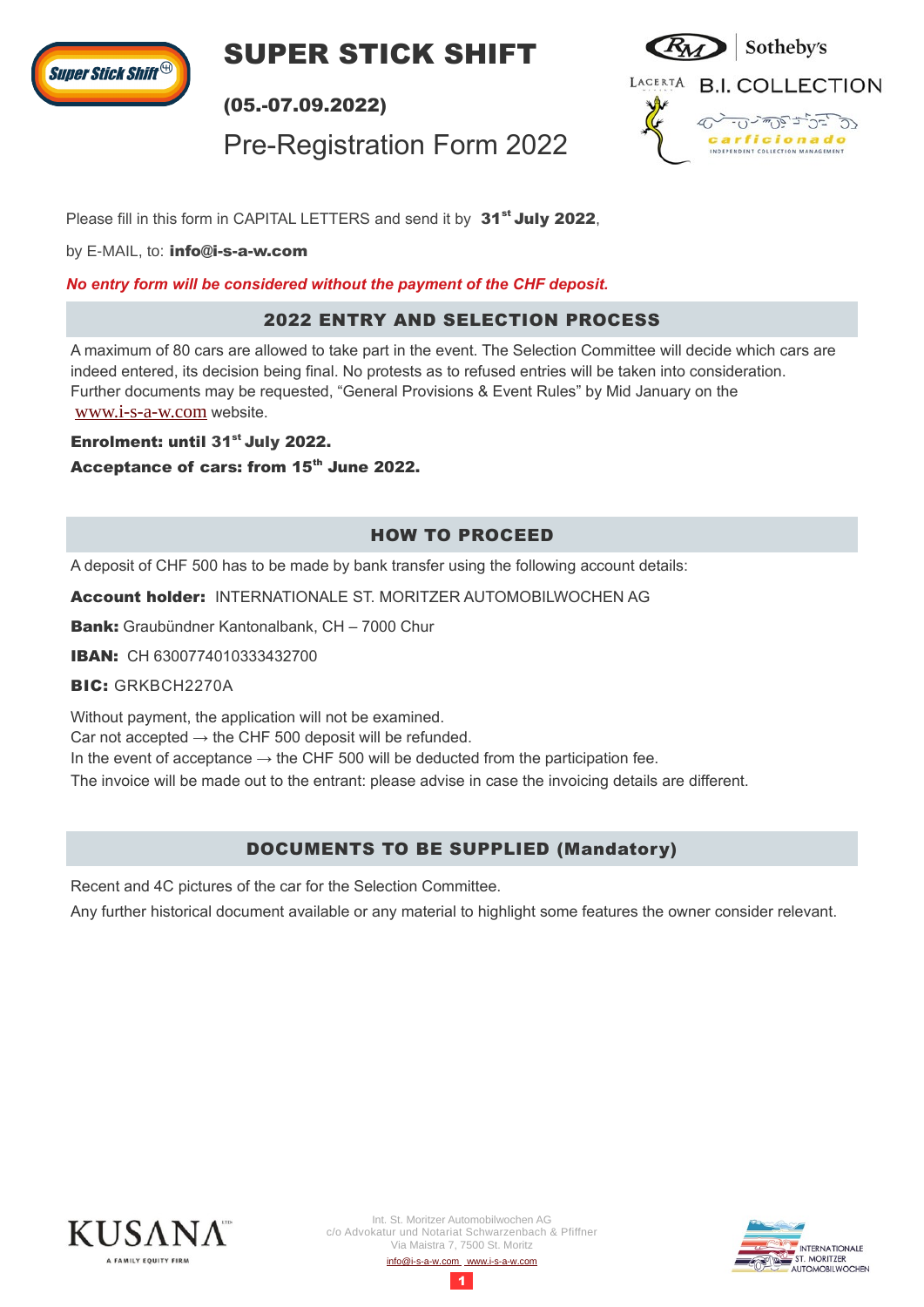





(05.-07.09.2022)

Pre-Registration Form 2022



|                                          | <b>PARTICIPANT/ DRIVER</b>               |  |
|------------------------------------------|------------------------------------------|--|
| Mr<br>Miss<br>Mrs                        | $\mathbb{R}^n$                           |  |
| Forename                                 | Surname                                  |  |
| Email (Compulsory)                       |                                          |  |
| Telephone<br>Mobile                      | Alternative<br>(in case of<br>emergency) |  |
| Date of Birth                            | Nationality                              |  |
| Address                                  | Postcode                                 |  |
| City                                     | Country                                  |  |
| <b>DETAILS OF VEHICLE</b>                |                                          |  |
| Make and Model<br>$\sqrt{a}$<br>$\odot$  | Year                                     |  |
| <b>CODRIVER</b>                          |                                          |  |
| Co-driver<br>Mr<br>Mrs                   | Miss $\Box$                              |  |
| Surname<br>Forename                      |                                          |  |
| Email                                    |                                          |  |
| Nationality<br>Mobile Phone (compulsory) |                                          |  |
| Date of birth                            | Additional notes                         |  |
| Address                                  | Postcode                                 |  |
| City                                     | Country                                  |  |